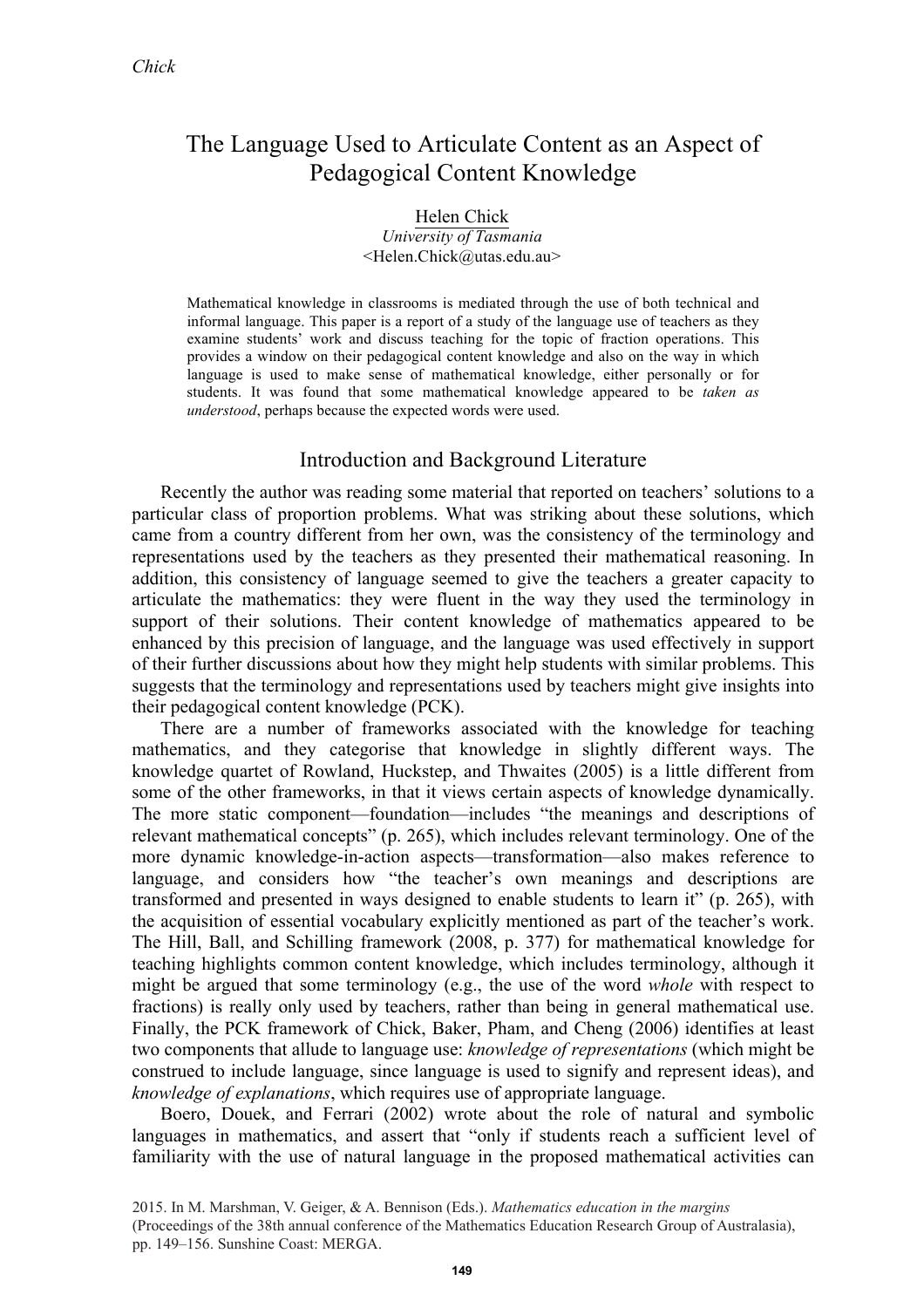they perform in a satisfactory way" (p. 242). They also highlighted the teachers' role in increasing students' linguistic competencies, including in discussing solutions. Boero et al. discussed language as a mediator between mathematical objects, properties, and concepts and the development of *theoretical systems*, by which they seem to mean a connected conceptualisation of bigger mathematical ideas (such as *rational numbers and operations* in the case of this paper). In addition, they highlighted the role of language as a tool for the validation of statements.

The area of fractions is one of the first mathematical topics that moves beyond the concrete arena of natural numbers, where operations are readily visualised and described, often with words that are part of everyday language. With fractions come new technical words, such as *numerator*. The conceptualisations of part-whole relationships and operations such as addition and division must be mediated through language use. In their seminal chapter on rational numbers Behr, Harel, Post, and Lesh (1992) explore the complexity of the domain, and highlight the idea of a *unit*". When a fraction is defined in relation to a whole, it requires the conceptualisation of new units, namely the individual parts of the whole determined by the denominator. Thus, in the fraction 4/5, we must think of 1/5 as the unit (determined by creating 5 equal pieces from the whole), and consider 4 of these units. Simultaneously interpreting the information supplied by the denominator and the numerator is required in order to see a fraction as a single quantity. A complete understanding of the domain of rational numbers requires, among other things, understanding of how fractional quantities operate on other quantities and how we compute efficiently with such quantities (including finding valid algorithms).

Ma (1999) found that primary teachers from the United States (US) and China varied in their capacity to make sense of, for example, fraction division. In giving explanations of their reasoning, the Chinese teachers seemed to have consistent terminology with which to refer to the components, operations, and procedures (e.g., referring to *quotient* and *dividing by a number is equivalent to multiplying by the reciprocal*), whereas the US teachers were less consistent and, indeed, unsure about the language (e.g., *change them into sync*, *flip over and multiply*). In addition, the Chinese teachers could more often provide mathematical reasons to justify the processes used.

With this in mind the present research examines the language use and mathematical reasoning made evident in teachers' discussions of students' work with fractions. Specifically, it looks at the consistency of language and the way in which the mathematical ideas inherent in the terms and operations were discussed and justified.

## Method

Data were gathered during focus group discussions involving some invited experienced teachers and the researchers (including the author, and colleagues from the *Powerful Knowledge* project of which this study was a part). There were primary and secondary focus groups sessions with around four to five teachers each in both Tasmania (Tas) and New Zealand (NZ), and a session with four primary teachers in Victoria (Vic). The teachers were purposely selected, and were known to the researchers as having an interest in mathematics teaching. The focus groups were intended to explore the knowledge that is brought to bear in teaching mathematics, and to provide an opportunity to access the tacit and explicit knowledge on which teachers draw in the act of teaching.

The stimuli for the focus group discussions were items covering a range of school level topics and pedagogical content knowledge issues. The researchers presented items in turn, and discussion ensued about the nature of and responses to the situation. The intent was to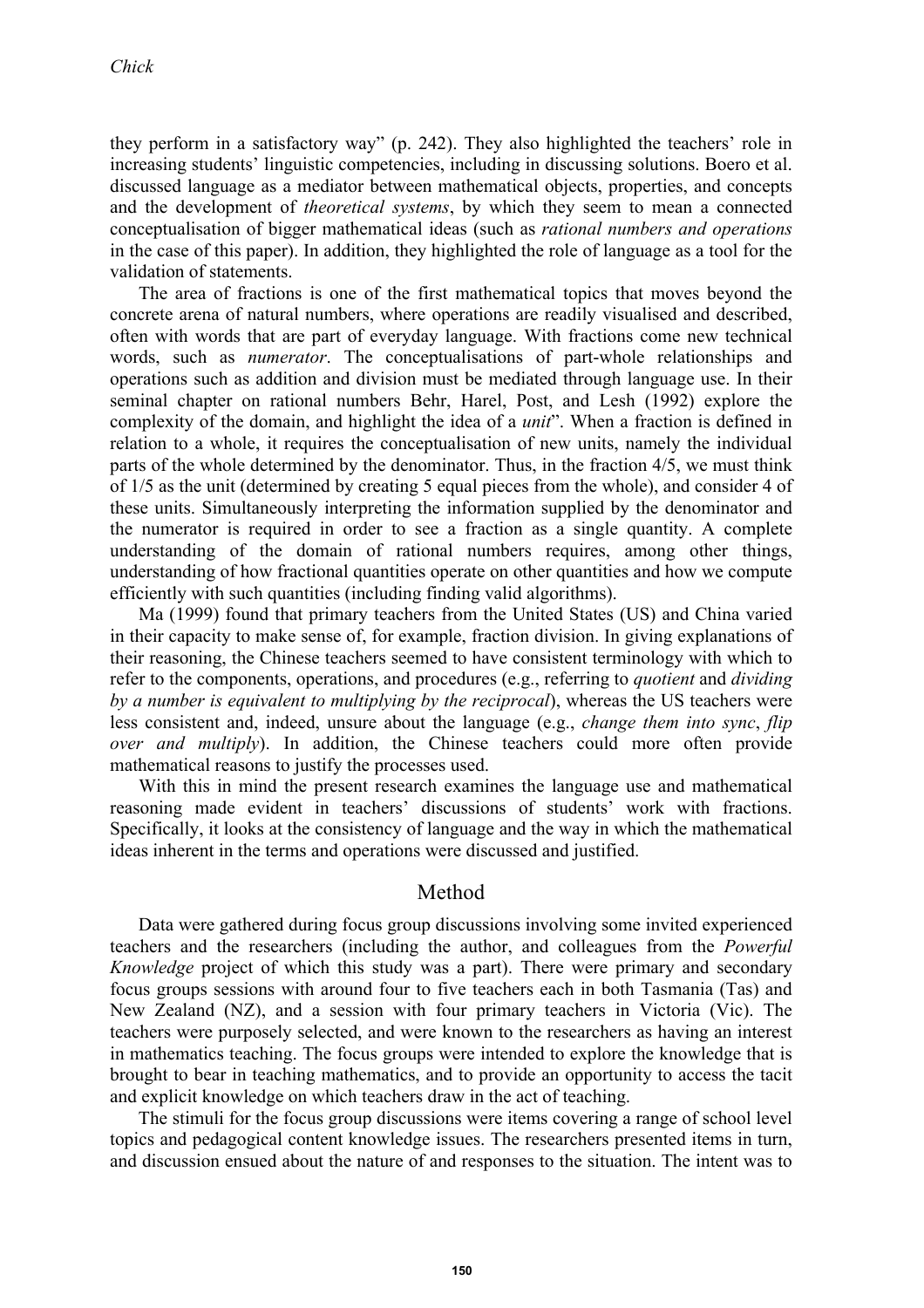explore the kind of knowledge that is needed for these situations, rather than to gauge any or all of the teachers' capacities to respond. Because the nature of knowledge for teaching mathematics was the focus of the data gathering, the researchers themselves were not independent of the discussion and contributed to the conversations and, thus, to the data. Discussions were audio-recorded and later transcribed.

Two of the items used with the focus groups have been selected for analysis for this study, both coming from the domain of fraction operations. The task shown in Figure 1 was presented to the New Zealand and Tasmanian primary teachers only, and concerned a misconception that is reinforced by the child's choice of representation. To determine an appropriate response to the student's ideas, the teacher might choose to draw on other alternative representations (as suggested by some of the options in the question in Figure 1), or may choose to work with the child's self-selected representation. There are advantages and disadvantages associated with each of these approaches (see Chick, 2011).



*Figure 1.* The *modelling fraction addition* item.

The second item, shown in Figure 2, was presented to the secondary and Victorian primary groups, and involved a student's computation of the quotient of two fractions, obtained by using an alternative to the standard *invert-and-multiply* algorithm.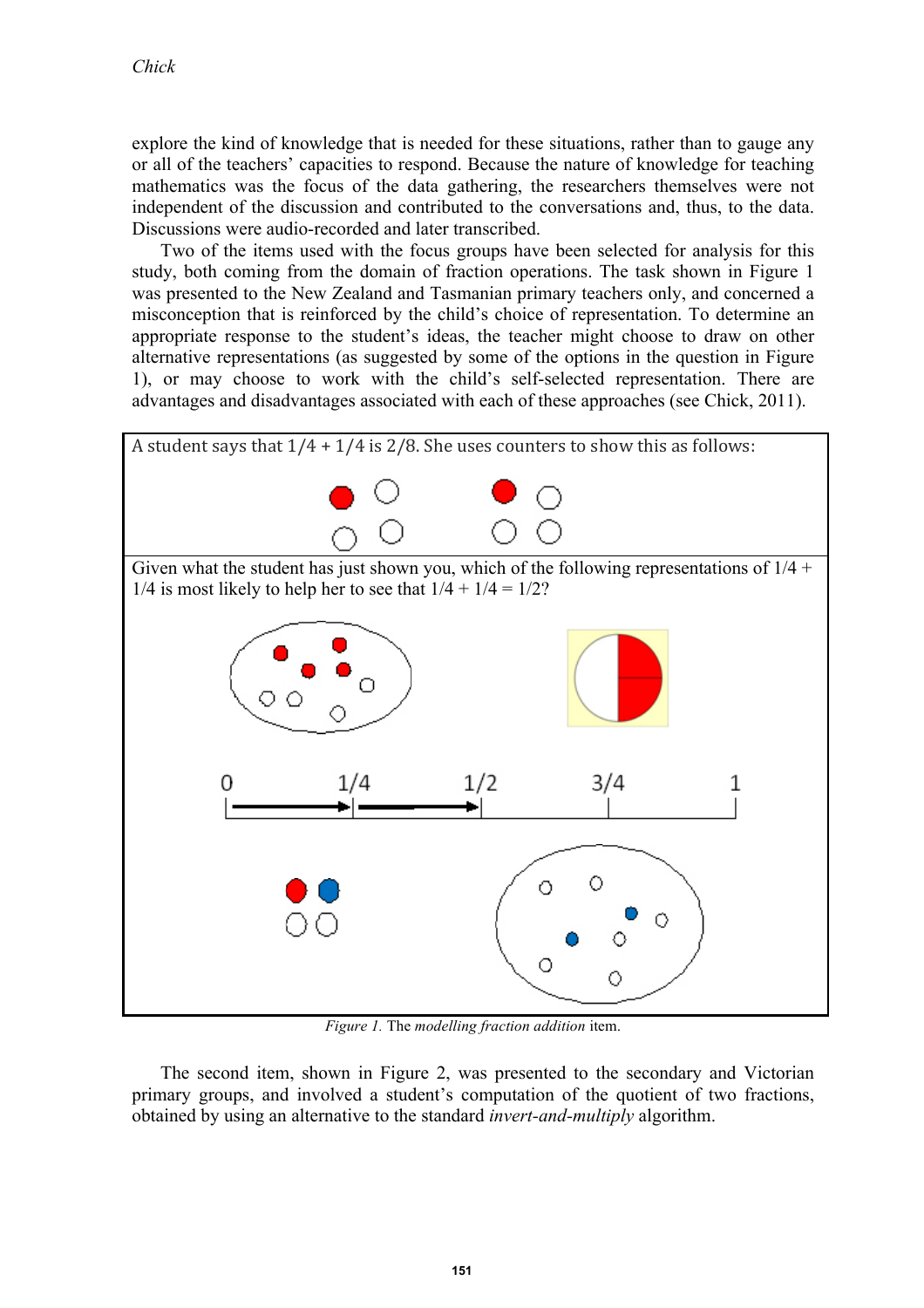| When asked to describe how they determined $\frac{2}{3} \div \frac{3}{4}$ | - 3       |
|---------------------------------------------------------------------------|-----------|
| a student wrote the following on the classroom whiteboard:                | 12 12     |
|                                                                           | $= 8 - 9$ |
|                                                                           |           |
|                                                                           |           |

*Figure 2.* The *division of fractions* item.

The transcripts of the focus group interactions were examined to investigate the mathematical language used when discussing the issues associated with these teaching situations. In particular, the key foci for the analysis were:

- commonalities and differences in language across individuals;
- strengths and inadequacies in language use;
- the extent to which language aligned well with the content under discussion; and
- the extent to which language was used to address mathematical issues implicitly and explicitly.

# Results

## *Modelling Fraction Addition*

One of the key issues underpinning the fraction addition situation is the identification of the whole. This terminology came up regularly in conversation, almost always as *whole* but once as *unit of analysis*.

… if we've already talked about our understanding of fractions is, "How many equal parts make that whole, so how many do you need to make that whole? And what part of our fraction tells us how many equal parts make the whole?" [NZ, Primary]

I like that we have to move away from counters because in some ways the counters are talking ... what's the unit of analysis. [Tas, Primary]

In the situation illustrated in Figure 1, the student does not appear to have misconceptions associated with a specific fraction of a given whole, although there was some initial doubt about this in one focus group, after one teacher had suggested that the student needed more experience with the idea of a "quarter of a group". Another teacher counter-argued that the student's basic conception of a quarter was sound, saying "she has actually represented … one counter out of four … she sees that one out of four is … it's working with four counters as a whole, and here's the one". The specific issue associated with the misconception illustrated in Figure 1 is that, in order to be added, the two quarters and their sum must be represented and conceptualised in reference to the same whole. This was not always clearly articulated among the teachers who considered the situation, and the first extract below actually preceded the push to focus on the basic conceptualisations, with the concluding comment about there being two groups not followed up at first.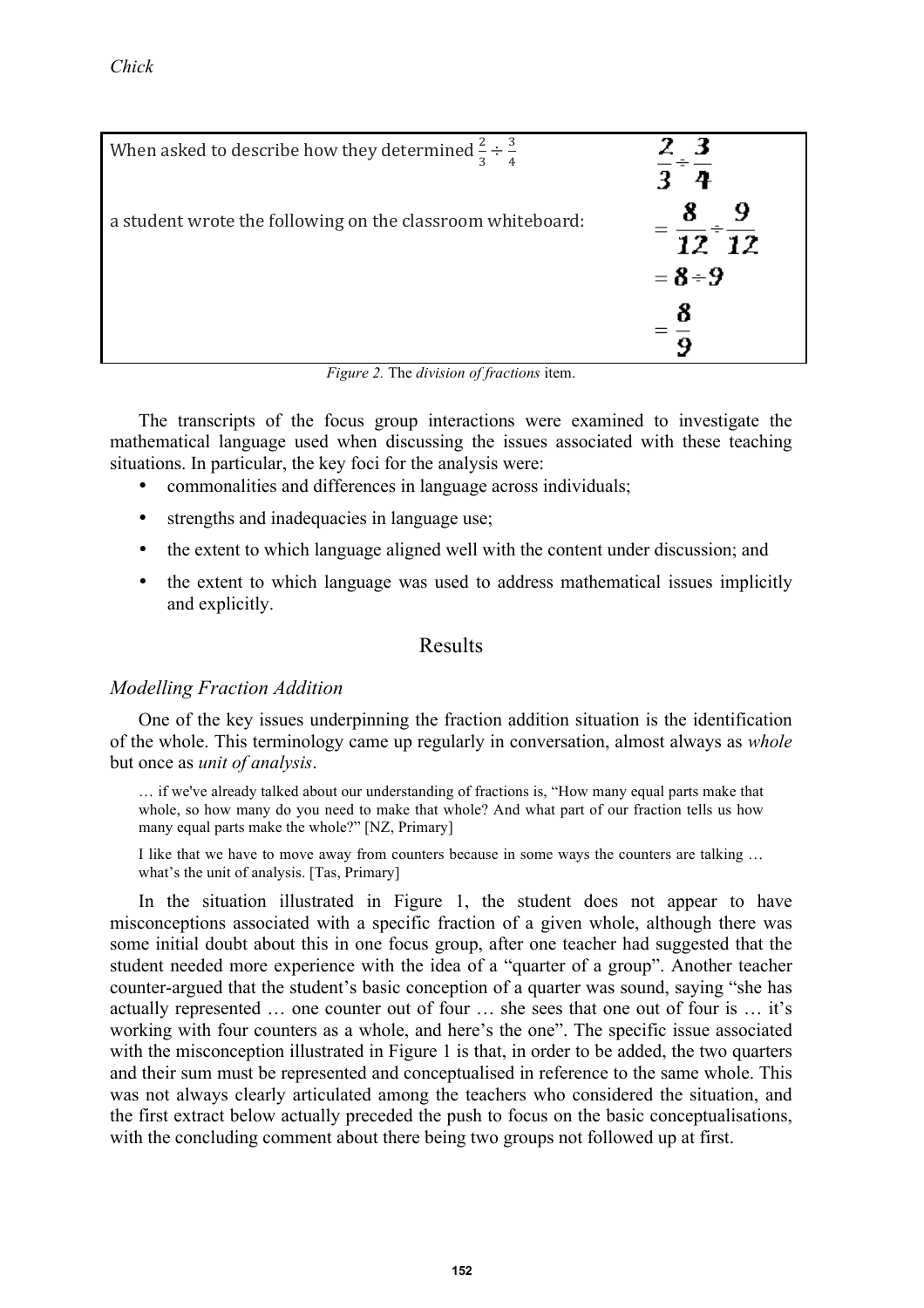She's got two wholes here … but I think I'd have to go right back to the beginning of fractions with her … yeah, forget about the adding, go back to a quarter of that, of one, and then a quarter of another group and so that you can transfer the quarter of the group to here, and realise it's a quarter of another group of what she's done. [Tas, Primary]

She doesn't catch on that four in one quarter and eight in one-eighth is [in reference to] the same one whole. [Tas, Primary]

The second quote above, which arose later in the conversation among the Tasmanian teachers, gets to the heart of the matter but without specifying that the problem of the identification of the whole even applies with the original two quarters which were not shown with respect to a common whole.

Although it was intended that the focus group discussion should address Figure 1 (while also allowing this to be a springboard for other discussion), the New Zealand focus group spent some time discussing teachers' experiences with their own students' work. In so doing, they discussed aspects of the role of the whole. For example, one teacher told of the way students discussed the equivalence of mixed and improper fractions, and another described a student's approach to showing that one-third cannot be the same as threeeighths. In these accounts, the discussion of the whole and fractions was fluent and correct. The problematic nature of the whole in Figure 1 was hinted at only once, however, in the following.

If a child said to me, "Well, here's my whole" … you know, but then you'd be saying, "Well, what fraction is that? If that's your whole, what's your fraction?" You know, "What's the fraction?" so, "Really is it a quarter plus a quarter?" … So it's making sure that they really understand, that you're on the same wavelength in what you each consider the whole to be. [NZ, Primary]

In this case, if the words *are* referring to the need for a consistent whole—and it is not entirely clear that they are—then here the language has not been explicit about the mathematical details of the problem. However, two of the other teachers concurred with the statement, suggesting that some aspect of this contribution was understood and received agreement. This hints at some *taken as understood* common understanding held by the teachers, but the lack of clarity in the language begs the question of whether or not the *same* understandings were actually held.

## *Division of Fractions*

In the division of fractions scenario shown in Figure 2, the student's computation resembles aspects of the addition algorithm, in that a common denominator and resulting equivalent fractions are found for the two fractions prior to continuing with the division process. The final answer is correct; the issue is whether or not the student's method is valid, and, if so, on what grounds.

On seeing the student's solution, one of the Victorian primary teachers seemed to be distracted by the seemingly incorrect use of common denominators.

Very common, see it all the time, a mixture of algorithms that they've learnt, looks like the algorithm of changing the denominators, and then [indiscernible] algorithms, numerator to the numerator, denominator to the denominator, so it's just a mix up of things that they've got in their head going on, and they're just applying them … randomly. [Vic, Primary]

Here the familiar aspects of one algorithm in a context different from its usual application appeared to lead to an assumption that the student's work is incorrect. The phrase "the algorithm" may suggest the teacher believed in an *authorised* way of doing things (this is speculative, but it is known that some people view the *standard* algorithm as the *correct* way of solving a problem). There was no explicit use of language associated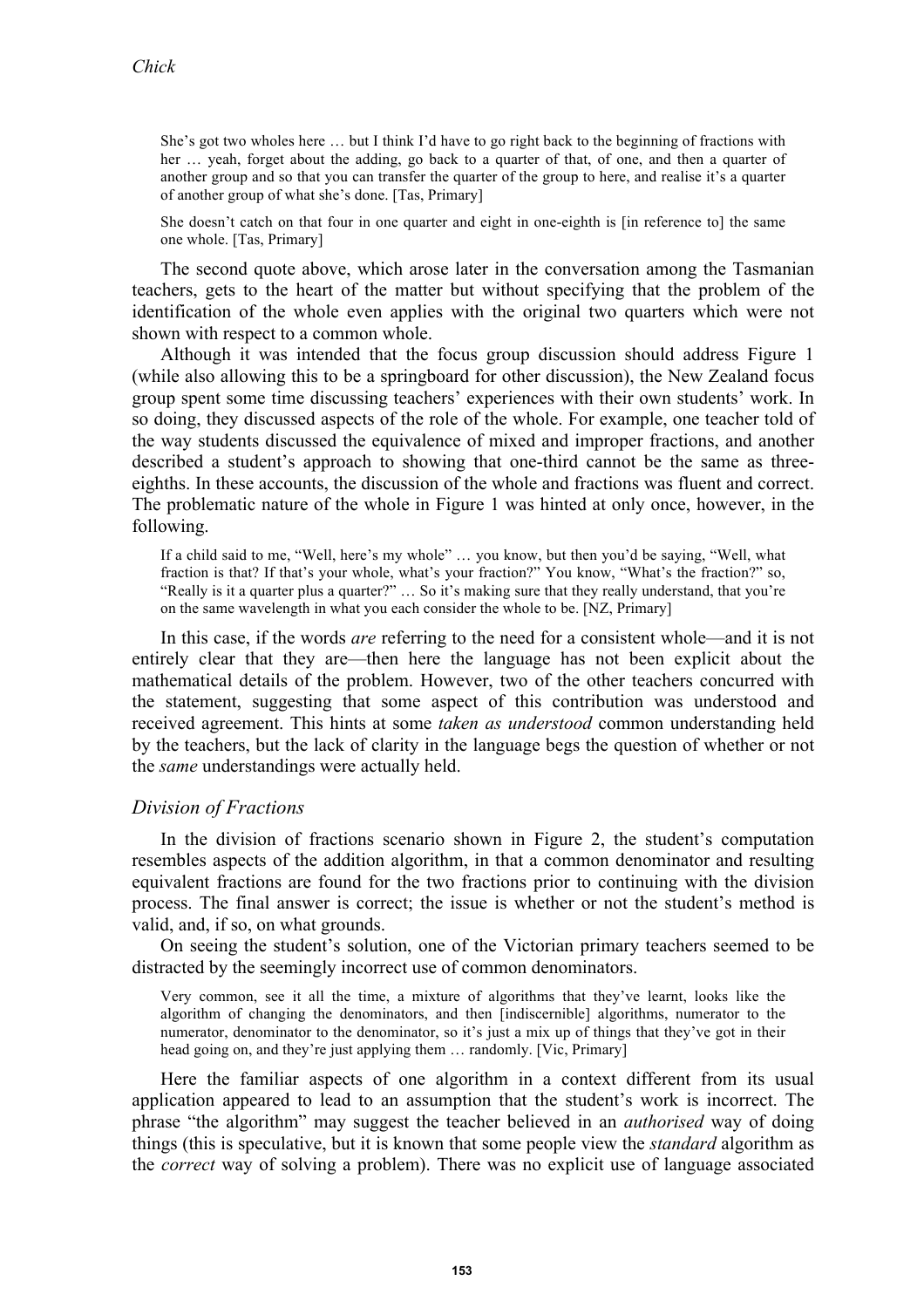with *equivalent fractions* although this idea is, perhaps, implicit in the phrase "changing the denominators". The use of the words "numerator" and "denominator" in the latter part of the quote seemed to be in reference to actions/changes that are not clearly specified; the use of the word "randomly" at the end suggests that the teacher thought that the student's actions are muddled rather than purposeful. There was no disagreement with this interpretation from the other teachers in the group, and the next phase of discussion turned to whether or not fraction division was part of the primary school curriculum.

The use of a common denominator was also disconcerting for the Tasmanian secondary teachers, with one saying "It looks like to be they're confusing it with the addition algorithm," but some at least recognised that the answer was correct. As the following extracts show, the teachers wanted to have the student explain the thinking behind the solution in order to discern the student's rationale. It is, however, ambiguous as to whether or not any of the teachers thought the approach was valid and applicable more generally. Although the words *numerator*, *denominator*, *common denominator*, and *algorithm*, were used correctly in general, they seemed to be used superficially and the deeper meanings were not considered in any attempt to explain and justify the student's valid approach.

Well, firstly, I would ask them why they did what they did. You know, I think that's really important that kids understand how to do something, why it works and when you use it. And in this case I am intrigued that they've got the right solution by not the standard algorithm so I would ask them why they did it like that … and then engage them in a conversation about, "Let's weigh up some of the advantages and disadvantages of the different strategies you're looking at now." And see if they would actually change their mind about what they've done there. [Tas, Secondary]

Later in the discussion this teacher was able to articulate more about what was going on mathematically, but there was still much that was implicit in the explanation.

If this kid knew why they were doing that and they explained it in a way that makes sense to me, I want to add that to my library because in many ways it makes more sense than what we teach them because it is linked and connected to the addition and the subtraction one quite well because if you actually do the eight divided by nine and the twelve divided by twelve … so you're nearly there. [Tas, Secondary]

The first of the following teachers suggested that the student thinks you can "lose the twelves", but did not examine if there are mathematical reasons that make this a valid step. The vanishing twelves, from the second line of the student's solution to the third, was a point of concern for the other teachers, too, expressed in different ways.

You'd still have to ask why because maybe that's not ... there's something else is going on, that you can go about, you know, maybe they just noticed that you lose the twelves or something when they've been doing it elsewhere. But you really have to ask them first what's happening. … If they continued on the 'correct' algorithm, putting over the common denominator wouldn't have mattered. … I mean that's the thing. I mean it wasn't needed, but wasn't incorrect, but there's some reason they seem to think somehow you, once you put them over the common denominators you can forget the denominator. [Tas, Secondary]

When I got through to here, I thought, "Oh! Clever kid!" like, you know how when we're teaching, we're teaching the algorithms and they've got to remember, "Okay, when I divide fractions, what do I do again?" and the recall of that. I find that in adding fractions they get under control putting over common denominators fairly well and I think they do that a lot in primary school too before they come into grade 7. I think this is really clever in that again, we're using the same sort of thought pattern of putting it over a common denominator again. Where I would be asking questions, even though I'd still ask … why did you do that, like how did you get from at the second line to the third line? What happens there? [Tas, Secondary]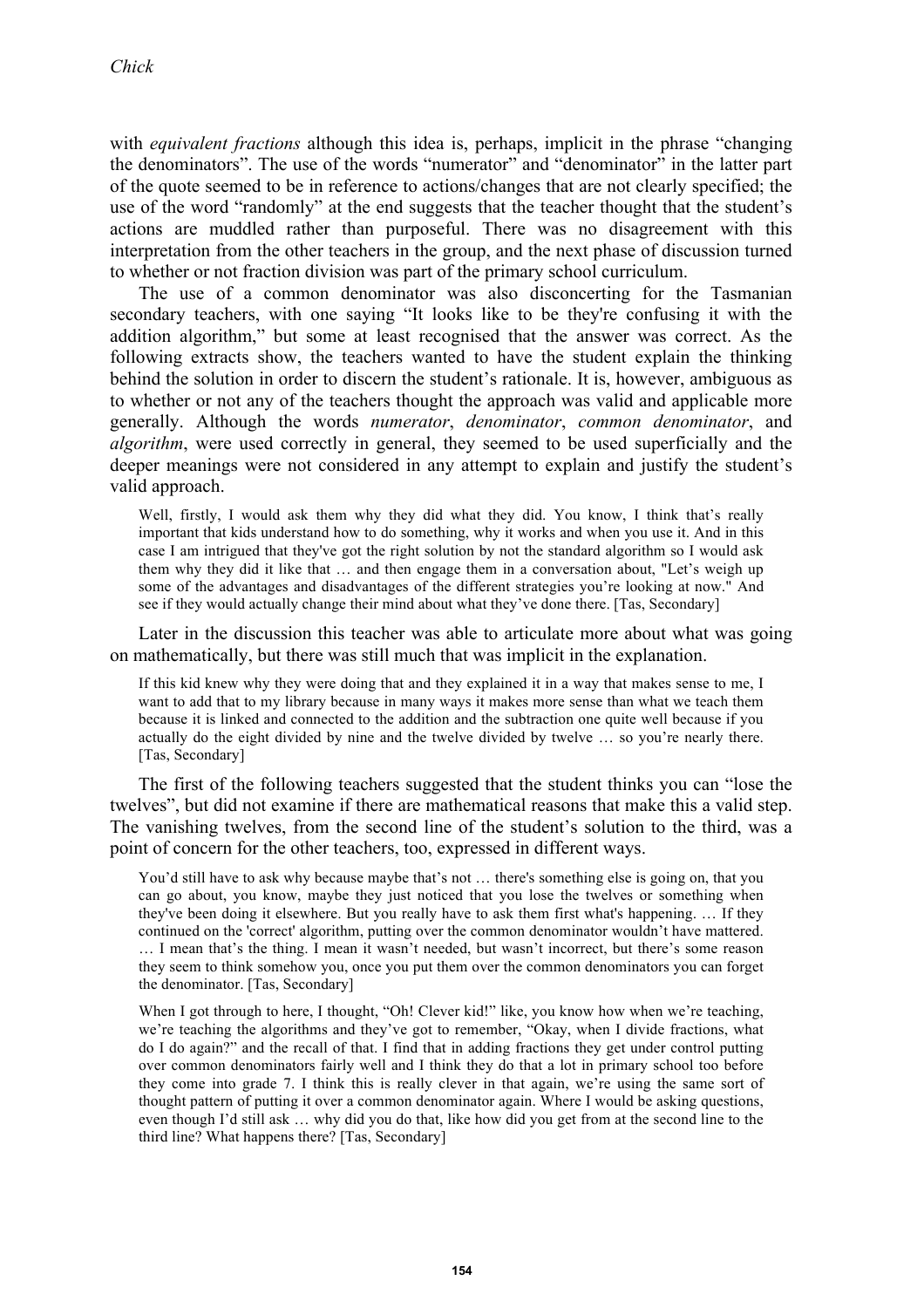Yeah, assuming like that's over one, or we're having it over the same denominator means that they magically disappear or- that there is a lack of reasoning between those two steps. [Tas, Secondary]

The disappearing twelves can, in fact, be explained intuitively by realising that twelfths are the units for each fraction. Since each fraction is expressed in terms of the same unit (as shown by the same denominators), then the quotient is obtained from the quotient of the number of units in each of the dividend and divisor (i.e., 8 and 9, respectively).

The New Zealand secondary group also discussed asking the student to explain why he/she changed the fractions to equivalent fractions with a common denominator, with at least one misled by this out-of-place application of part of the addition algorithm. A few minutes later one of the teachers claimed that the solution was "Absolutely right. It's a perfectly valid way to do it." One of the teachers had had a student take a similar approach in class, and there was some extended discussion about the applicability of the method.

- T1: I can't remember whether the student actually had the understanding or whether they just … but they were definitely using their prior knowledge of adding fractions. … I did a little bit more work on it myself, and um, I do use it sometimes, but it's a bit limited in its use, because the numbers have to work, but it is a valid method that's come out. … So using equivalent fractions, and then, … I think the student was saying, I think, … [they] were going eight divided by nine is, is, yeah, to get the eight divide, and twelve divided by twelve is one … However, it works, and I think when I did some more work on it myself, it does work, but you can get into a bit of a tangle.
- T2: So it works for every whole [sic] number.
- T1: Um, I don't know. I think …
- T2: I can't see why it wouldn't. ... It's just an algorithm. ...

Note that the word *algorithm* seems to have been endowed with an authority that implies that it makes things work, rather than as something that requires validation. Later the researcher interviewer tried to probe the deeper mathematical reasoning ("If we think of the multiplication algorithm for fractions, we multiply numerators, we multiply denominators … So, if we're dividing two fractions, why not … divide the numerators, divide the denominators?") which was followed by some general discussion about setting up class explorations of the phenomenon, but again the discussion seemed to tacitly assume or agree with the method without confirming its validity.

## Discussion and Conclusions

The teachers, for the most part, appeared to have a shared vocabulary with respect to basic fraction numeration and operations. There was some informality associated with the vocabulary on occasions (e.g., the phrase "numerator to the numerator, denominator to the denominator" used by one of the primary teachers, and "putting over a common denominator" by the secondary teachers), although there were no egregious errors of terminology. At times, however, some of the usage seemed to be *taken as understood*, in that teachers used some expressions that had the potential to be ambiguous in meaning, but there was an apparent assumption that they all understood what was meant by the terms (e.g., exactly which whole was meant by *whole* in the addition problem, and no one felt the need to question whether or not there was a reason behind the *loss* or *forgetting* of the denominator in the division problem).

There was very little detailed articulation of the fundamental principles underpinning the students' thinking. It may be that this assumption of shared meanings inhibits explicit examination of the underlying definitional mathematical meanings and implications. This